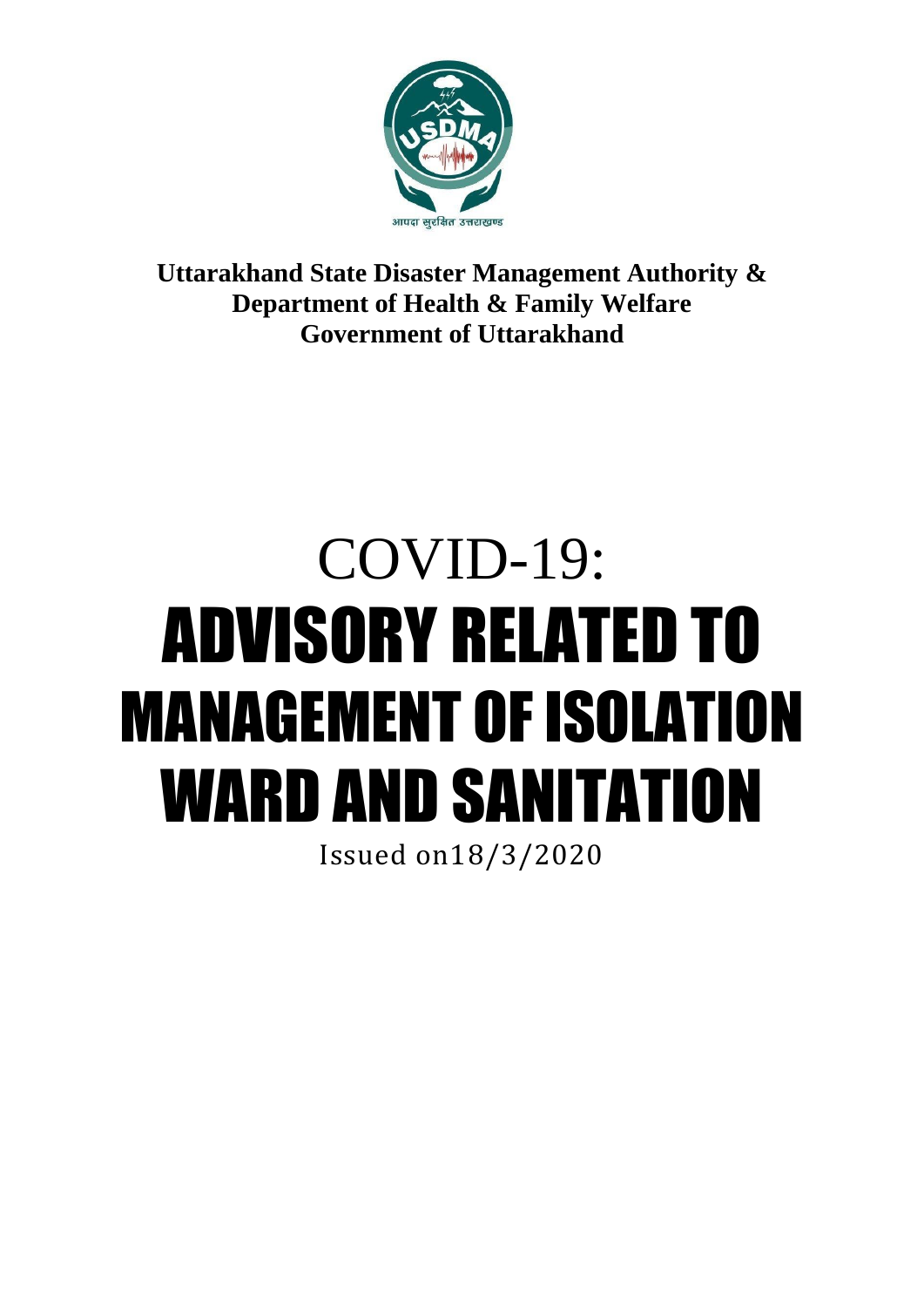*All activities need to be conducted in consultation with department of health*

## **Personnel involved in these operations need to be trained by the master trainers of the district.**

## **Advisory related to management of Isolation Ward and Sanitation**

#### **Advisory**

| 1. Isolation (patient placement) |                                                                                                           |
|----------------------------------|-----------------------------------------------------------------------------------------------------------|
|                                  | Ensure that any possible case needs to be managed in negative pressure single room if available. If       |
|                                  | this is not possible, then a single room with attached toilet facilities should be used;                  |
| $\blacksquare$                   | Ensure that room doors is kept closed;                                                                    |
| $\blacksquare$                   | Ensure that the nature of the area adjoining the side room is taken in to account to minimise the risk of |
|                                  | inadvertent exposure (such as high footfall areas, confused patients, vulnerable and high-risk patient    |
|                                  | groups);                                                                                                  |
| $\blacksquare$                   | Ensure that in a critical care unit, the patient is nursed in a negative-pressure single or side room     |
|                                  | where available, or, if not available, a neutral-pressure side room with the door closed;                 |
|                                  | Avoid storing any extraneous equipment in the patient's room; and                                         |

- **Ensure display of signage to control entry into the room.**
- Ensure that patients are getting appropriate diet and personnel involved in this operations are also getting food and PPE

## **2. Anterooms and putting on and removing PPE**

- Anterooms / lobbies should be regularly decontaminated
- Staff progress through 'dirty' to 'clean' areas within the anteroom as they remove their Personal Protective Equipment (PPE) and wash hands after they leave the patient room.
- In the event that no anteroom or lobby exists for the single room used for COVID-19 patients, then local infection prevention and control teams (IPCT) will need to consider alternative ways of accommodating these recommendations to suit local circumstances.

## **3. Notices about infection risks**

 Ensure that written information is placed on the isolation room indicating the need for isolation, including the infection prevention and control precautions which must be adhered to prior to entering the room and ensure Patient's confidentiality

#### **4. Counselling of patients**

**Ensure that the symptomatic patients and A-symptomatic patients are given emotional support in the** isolation word.

#### **5. Entry records**

**Ensure that only essential staff should enter the isolation room and record should be kept.** 

**6. Recommendations regarding ventilator support provided in the critical care section**

- Ensure that all respiratory equipments are protected with a high efficiency filter (such as BS EN 13328-1). This filter must be disposed of after use.
- Ensure that the disposable respiratory equipment are used wherever possible.
- Ensure that re-usable equipment are decontaminated
- Ensure that ventilators are placed on standby when carrying out bagging
- Ensure that the PPE used in the isolation word is worn

## **7. Visitors**

- Ensure that visitors are restricted to prevent the carer.
- **Ensure that visitors are permitted only after completion of a local risk assessment which includes** safeguarding criteria as well as the infection risks.
- **Ensure that the risk assessment targets the risk of onward infection from the visitor to healthcare staff,** or from the patient to the visitors.
- **Ensure that without correct use of PPE, the visitor must not proceed in visiting.**

## **8. Hand hygiene**

**Ensure removal of protective clothing and decontamination of the environment before and after all** patient contact.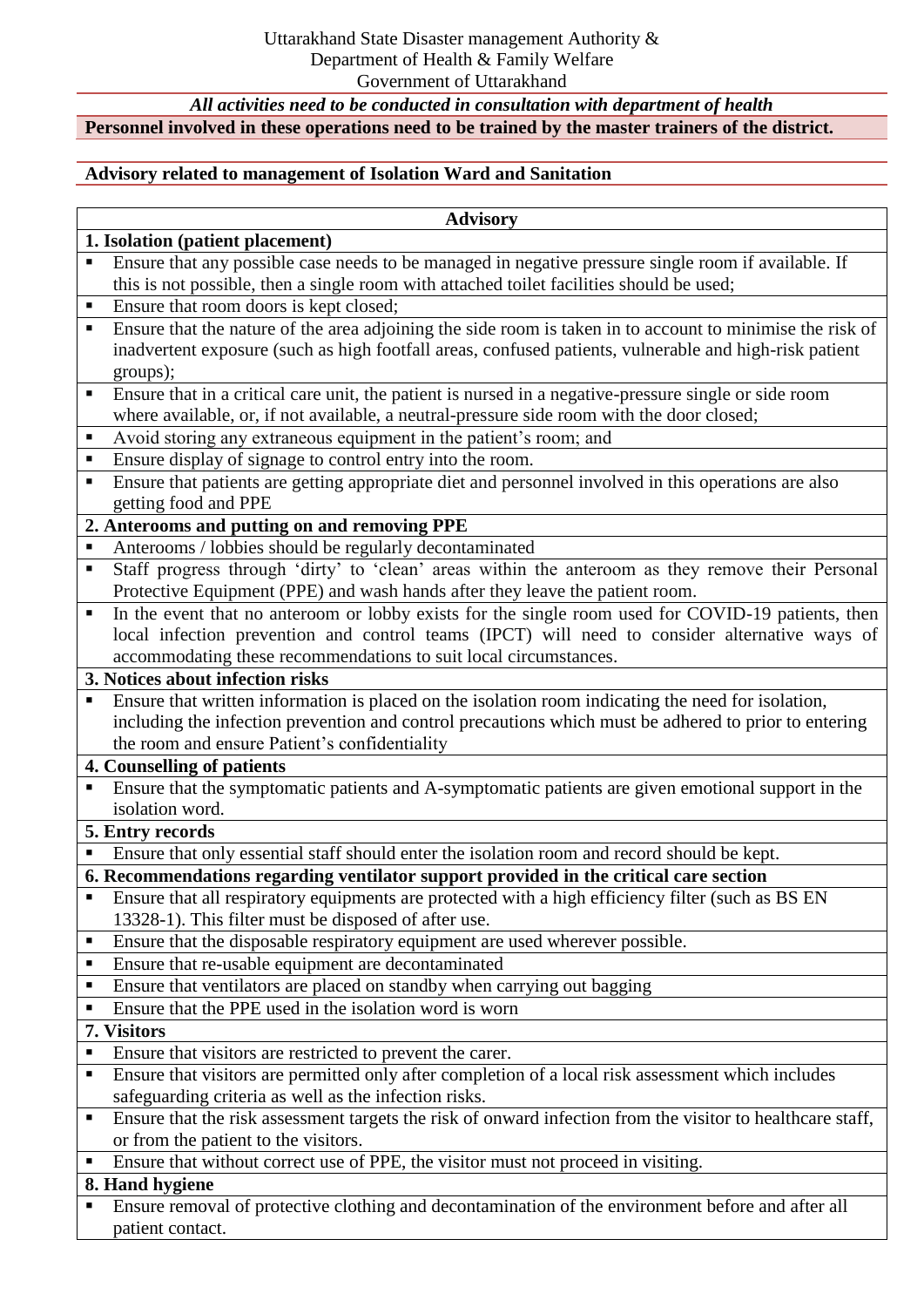Ensure use of soap and water to wash hands or an alcohol hand rub if hands are visibly clean of the personnel involved in the operation.

## **9. Equipment**

- Ensure that re-useable equipment are not used.
- Ensure that dedicated equipment are used in the isolation room. Avoid storing any extraneous equipment in the patient's room
- Ensure dispose of single use equipment as per clinical waste policy inside of the room
- Ensure that ventilators are protected with high efficiency filter, such as BS EN 13328-1.
- Ensure that disposable crockery and cutlery are used in the patient's room as to minimize the numbers of items which need to be decontaminated.

# **10. Environmental decontamination**

- Ensure that cleaning and decontamination is only performed by trained staff for use of the appropriate PPE.
- Ensure that the isolation room is cleaned at least once in a day and following aerosol generating procedures or other potential contamination.
- **Ensure the frequent cleaning of commonly used hand-touched surfaces and of anteroom or lobby areas** after every visit
- Ensure appropriate use of PPE and its appropriate cleaning.
- Dedicated or disposable equipment (such as mop heads, cloths) must be used for environmental decontamination.
- Communal cleaning trollies should not enter the room.

# **11. Specimens**

- Ensure that all specimens and request forms should be marked with a biohazard label.
- Ensure that the packaging of specimen is double-bagged. The specimen should be placed in the first bag in the isolation room by a staff member wearing recommended PPE.
- Ensure that specimens are hand delivered to the laboratory by someone who understands the nature of the specimens.

# **12. Mobile healthcare equipment**

- Ensure restriction of mobile healthcare equipment for essential functions
- Ensure that the operator of the device, if not routinely looking after the patient, must be trained and supervised in infection prevention and control procedures, including the use of PPE
- **Ensure that any equipment taken in to the isolation room and which must be subsequently removed** must be disinfected prior to leaving the anteroom
- Ensure that all additional items such as a digital detector, ultrasound probes or a cassette are disinfected, regardless of whether there has been direct contact with the patient or not.

# **13. Transfers to other department.**

 Ensure that if possible, all procedures and investigations should be carried out in the single room with a minimal number of staff present.

# **The following procedures then apply:**

- Ensure that the trolley used to transport the patient from the isolation room, is disinfected as far as possible
- **Ensure that the hospital must be informed in advance of the patient's arrival.**
- Ensure that extraneous equipment is removed safely from the investigation or treatment room.
- Ensure that the patient is taken straight to and from the investigation or treatment room and must not wait in a communal area.
- **Ensure that the patient wear a surgical mask if this can be tolerated**
- Ensure that the treatment or procedure room, trolley or chair and all equipment is decontaminated after use, as per the cleaning instructions.
- Ensure that no individuals not wearing PPE come within 2 metres of the patients during patient transfers.

# **14. Transfers to other hospitals**

Ensure that transfer of cases to another hospital is avoided unless it is necessary for medical care.